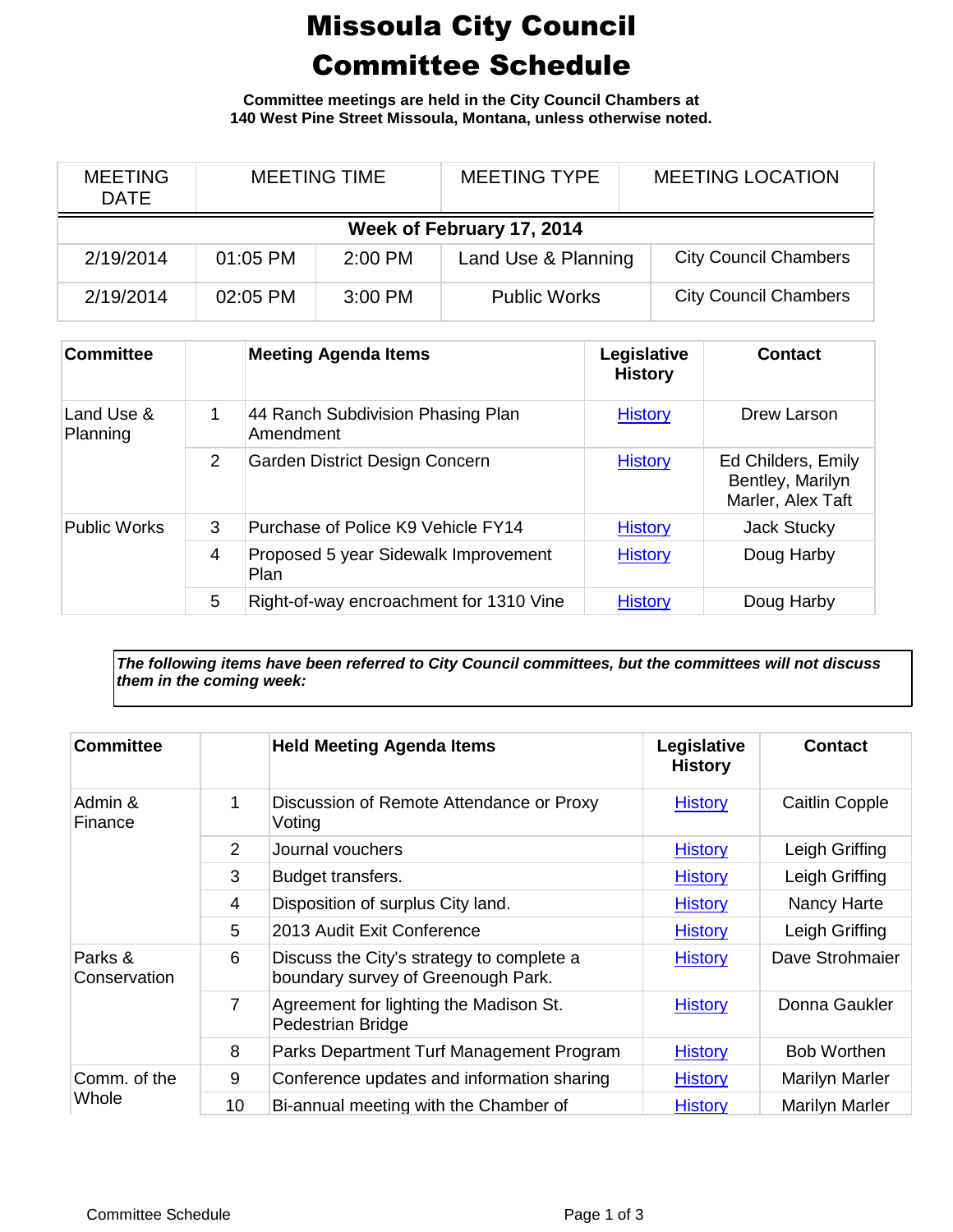## Missoula City Council Committee Schedule

**Committee meetings are held in the City Council Chambers at 140 West Pine Street Missoula, Montana, unless otherwise noted.**

|                         |    | Commerce                                                                                                                                                                                  |                |                                    |
|-------------------------|----|-------------------------------------------------------------------------------------------------------------------------------------------------------------------------------------------|----------------|------------------------------------|
|                         | 11 | Propose the City Council be a member unit of<br>the Missoula Chamber of Commerce.                                                                                                         | <b>History</b> | <b>Caitlin Copple</b>              |
|                         | 12 | Every Voice Engaged--A Municipal Gaming Tool<br>to engage the public in budget prioritization                                                                                             | <b>History</b> | <b>Caitlin Copple</b>              |
|                         | 13 | Updates from Council representatives on the<br>Health Board, Community Forum,<br>Transportation Policy Coordinating Committee,<br>other boards and commissions as necessary.<br>(Ongoing) | <b>History</b> | <b>Marilyn Marler</b>              |
|                         | 14 | Update from Missoula Economic Partnership<br>President/CEO James Grunke                                                                                                                   | <b>History</b> | <b>Marilyn Marler</b>              |
| Land Use &              | 15 | Interim Sidewalk Sign Ordinance Extension                                                                                                                                                 | <b>History</b> | Laval Means                        |
| Planning                | 16 | Annexation, (see separate list at City Clerk's<br>Office for pending annexations) (Ongoing in<br>committee)                                                                               | <b>History</b> | Marty Rehbein                      |
|                         | 17 | Discussion of City planning issues with<br>members of the Planning Board.                                                                                                                 | <b>History</b> | <b>Bob Jaffe</b>                   |
|                         | 18 | Reappointment to the City Board of Adjustment.                                                                                                                                            | <b>History</b> | John Engen                         |
| Pub. Safety &<br>Health | 19 | Health Department update.                                                                                                                                                                 | <b>History</b> | Ellen Leahy                        |
|                         | 20 | Fire Department update.                                                                                                                                                                   | <b>History</b> | Jason Diehl                        |
|                         | 21 | Discussion of sexual assault prevention<br>campaign and consideration of unfunded crime<br>victim advocate urban outreach position.                                                       | <b>History</b> | <b>Caitlin Copple</b>              |
|                         | 22 | Safety aspects of management of the urban<br>deer population in the city of Missoula.                                                                                                     | <b>History</b> | Dick Haines, Jon<br><b>Wilkins</b> |
|                         | 23 | Discussion with Crime Victim Advocate Office.                                                                                                                                             | <b>History</b> | Jon Wilkins                        |
|                         | 24 | Air quality issues related to railroad operations<br>in and through Missoula.                                                                                                             | <b>History</b> | Dave Strohmaier                    |
|                         | 25 | Council appointments to the health board                                                                                                                                                  | <b>History</b> | Kelly Elam                         |
|                         | 26 | Police Department update.                                                                                                                                                                 | <b>History</b> | Mike Brady                         |
| <b>Public Works</b>     | 27 | Energy/Fuel reduction policy review                                                                                                                                                       | <b>History</b> | Bryan von<br>Lossberg              |
|                         | 28 | Resolution to change the speed limit on<br>Reserve Street between Brooks and 39th<br>Street.                                                                                              | <b>History</b> | <b>Wayne Gravatt</b>               |
|                         | 29 | Review fence regulations                                                                                                                                                                  | <b>History</b> | Jason Wiener                       |
|                         | 30 | Proposal to convert Orange Street between S.<br>1st Street and S. 6th Street to three moving<br>lanes and two parking lanes                                                               | <b>History</b> | Alex Taft                          |
|                         | 31 | Review community traffic calming proposal for                                                                                                                                             | <b>History</b> | Alex Taft                          |